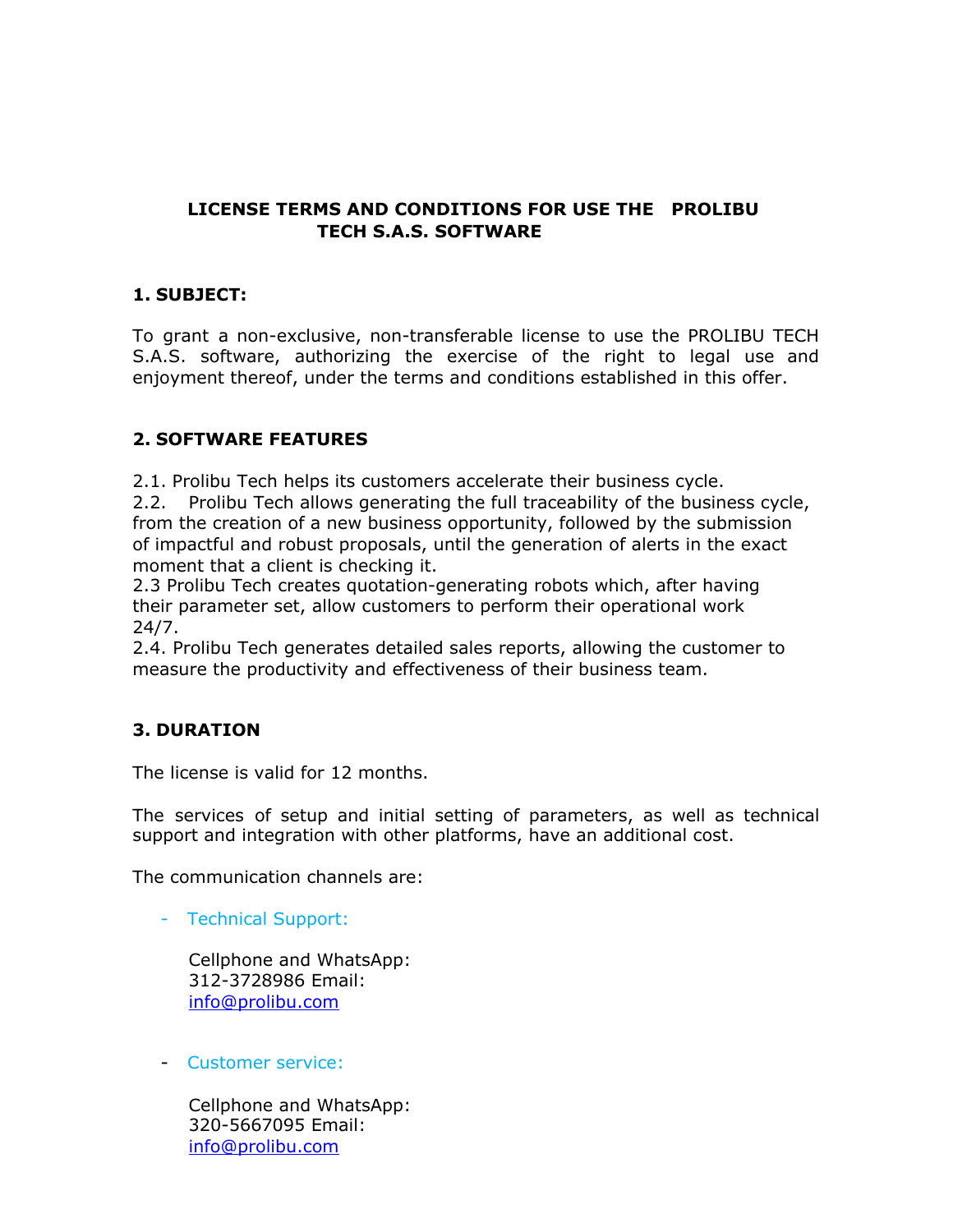## **4. COST**

The cost and form of payment of each **PROLIBU TECH** license will be according to the selected plan, as shown in the following table:

|                                    | <b>User Pro</b>          | <b>User Business</b>         | <b>Enterprise</b>          |  |
|------------------------------------|--------------------------|------------------------------|----------------------------|--|
| <b>Bill Annually</b>               | 16 USD                   | 48 USD                       | 99 USD                     |  |
| <b>Bill Monthly</b>                | 20 USD                   | 60 USD                       | $110$ USD                  |  |
|                                    |                          | Min 3 users                  | Min 8 Users                |  |
|                                    | <b>Features</b>          |                              |                            |  |
| Max $(\#)$ of Products             | Max 300 Products         | Unlimited                    | Unlimited                  |  |
| Max (#) of Active Proposals x user | Max 300 Active Proposals | Unlimited                    | Unlimited                  |  |
| <b>API Keys</b>                    | <b>YES</b>               | <b>YES</b>                   | <b>YES</b>                 |  |
| Role Management                    | <b>NO</b>                | 2 Roles: Super Admin / Agent | <b>Custom Roles</b>        |  |
| Reports                            | <b>NO</b>                | <b>YES</b>                   | <b>Custom Reports</b>      |  |
| Real Time Dashboards               | <b>NO</b>                | Basic                        | <b>Custome Dashboard</b>   |  |
| <b>Observations Bot</b>            | <b>NO</b>                | <b>YES</b>                   | <b>YES/Customize</b>       |  |
| Nodriza Custom Developments        | <b>NO</b>                | <b>NO</b>                    | <b>YES</b>                 |  |
| <b>File Manager</b>                | <b>NO</b>                | 2 GB per user                | Custome Enterprise Storage |  |
| Advance & Custome Backup           | Basic                    | <b>Basic</b>                 | Advance                    |  |

Failure to pay within the indicated times will give the licensor the right to suspend the licensed services.

The aforementioned cost includes the following items:

1. License per user according to the chosen plan and as detailed in the following table.

|                                    | User Pro                 | <b>User Business</b>         | <b>Enterprise</b>          |  |
|------------------------------------|--------------------------|------------------------------|----------------------------|--|
| Features                           |                          |                              |                            |  |
| Max (#) of Products                | Max 300 Products         | Unlimited                    | Unlimited                  |  |
| Max (#) of Active Proposals x user | Max 300 Active Proposals | Unlimited                    | Unlimited                  |  |
| <b>API Keys</b>                    | YES                      | <b>YES</b>                   | YES                        |  |
| Role Management                    | NO.                      | 2 Roles: Super Admin / Agent | <b>Custom Roles</b>        |  |
| Reports                            | <b>NO</b>                | <b>YES</b>                   | <b>Custom Reports</b>      |  |
| Real Time Dashboards               | N <sub>O</sub>           | Basic                        | <b>Custome Dashboard</b>   |  |
| Observations Bot                   | N <sub>O</sub>           | <b>YES</b>                   | YES/Customize              |  |
| Nodriza Custom Developments        | <b>NO</b>                | NO                           | <b>YES</b>                 |  |
| File Manager                       | NO                       | 2 GB per user                | Custome Enterprise Storage |  |
| Advance & Custome Backup           | Basic                    | Basic                        | Advance                    |  |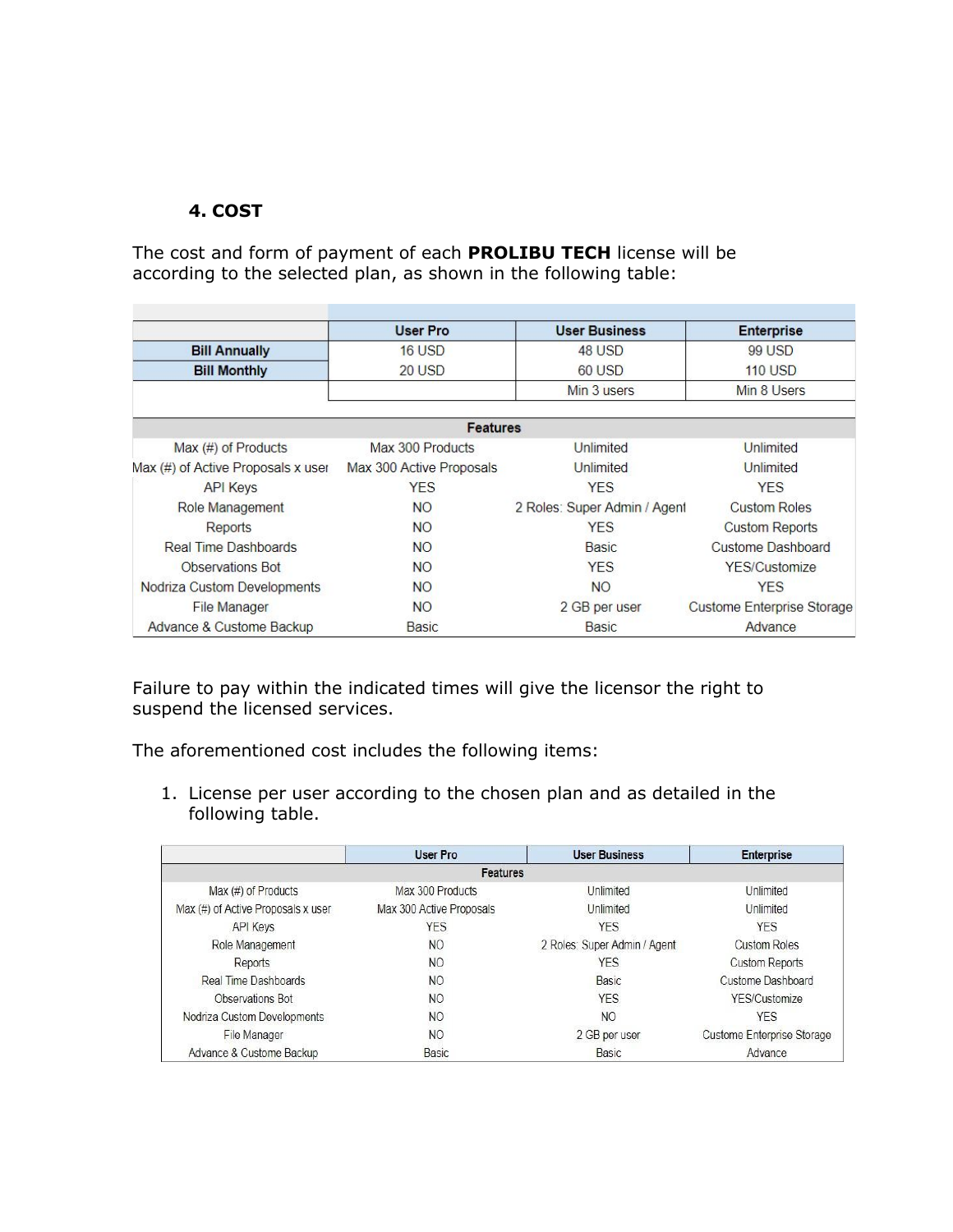2. The services of initial setup and parameter setting, chatbot, technical support, integration, unlimited customized development and updates are not included in the cost per license per user.

After acquiring the software, **THE USER(s)** agree(s) to take all necessary training to make good use of the **PROLIBU SOFTWARE**.

- An account of 1 to 5 users requires 5 hours of training.
- An account of 6 to 10 users requires 10 hours of training.
- An account of 10 to 15 users requires 15 hours of training.

Note: Every 5 users require approximately 5 hours of initial training.

#### **5. DEVICE REQUIREMENTS**

Prolibu Tech works on the cloud through Amazon Web Services. Therefore, any device must have internet access. As for the technical information, it requires a device of at least 2 GB RAM ddr3, with a capacity of 500GB Hard Drive and a core I3 processor or higher.

#### **6. WARRANTY**

The warranty applies for the normal operation of the license. The warranty includes all necessary support and assistance to allow the correct operation of Prolibu Tech.

IT DOES NOT INCLUDE:

- Connection and/or internet issues that the customer may have.
- Amazon Web Services issues.
- Internal IT issues that prevent the correct operation of Prolibu Tech on the customer's devices.

#### **7. CONFIDENTIAL INFORMATION**

The PARTIES agree that the information exchanged is given to develop the activities contracted by the USER. PROLIBU TECH agrees not to divulge the Confidential Information to third parties without the previous consent of the USER. The obligation of confidentiality will be in force from the moment the contract is signed and for two more years after the termination of the contract.